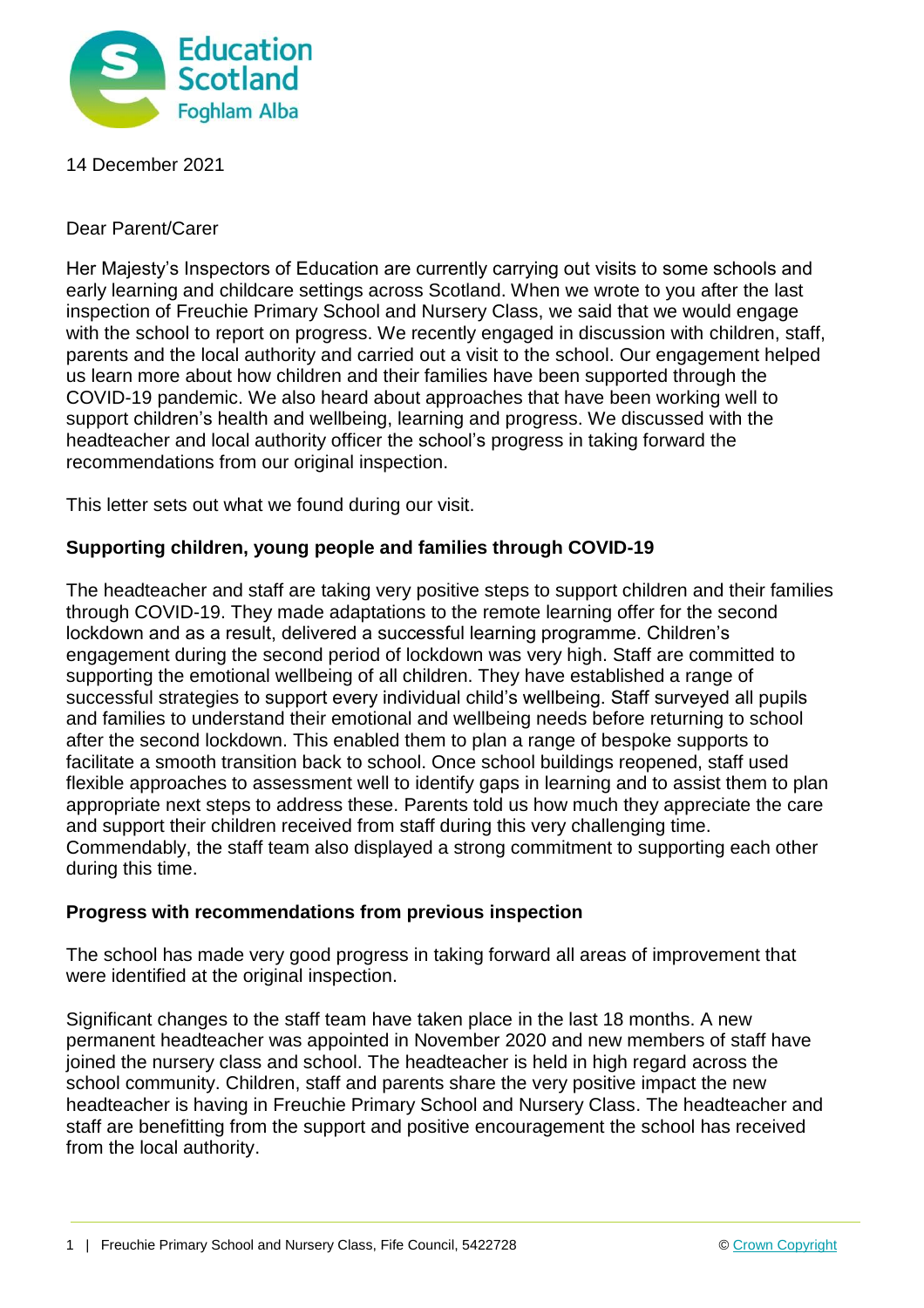

The new headteacher has introduced very robust approaches to help identify the school's key strengths and specific areas requiring improvement. She and her staff team have made very good use of the newly refreshed vision, values and aims to provide a clear context for school improvement. The headteacher's relentless focus on improvement is helping to drive forward significant developments across the nursery class and school.

Across the school, there is now a calm and purposeful ethos which is leading to improved learning and more positive relationships. Staff are kind in their interactions with children and are very sensitive to the needs of each as an individual. The school has made positive changes to safeguarding arrangements and children report that they feel safe and happy in their school. Parents told us that they are confident that their children are well supported and cared for in the school.

Practitioners and staff are leading new developments linked to the school's key improvement priorities. They are able to talk about the impact of these, for example, how new approaches to teaching writing are supporting children to write more imaginatively. In the nursery class, practitioners have skilfully supported children to improve their learning environment. Across the school, children, staff and parents are justly proud of the improvements they are making. There is a great sense of energy and enthusiasm as they work together to continue to improve their school.

Staff have undertaken significant work to develop the curriculum since the original inspection. Processes are in place to ensure children are involved in developing what and how they want to learn. Staff now track coverage of the broad general curriculum as the children move through the school. As planned, staff should now develop clear, skills-based progression frameworks for science and social studies. This will better support staff to plan and monitor how well children are building on their knowledge and skills as they move through the school.

Children in the nursery class are making good progress in their learning. They are developing their literacy and numeracy skills in meaningful contexts. For example, they make marks to select their preferred lunch choice. Practitioners in the nursery class are now identifying and setting next steps in learning for all children. Positively, children are also encouraged to create their own next steps in learning.

The headteacher and staff acknowledge raising attainment across the school as an ongoing, key priority. Areas of work already undertaken by staff are beginning to have a positive impact on children's progress. The headteacher and staff meet regularly to ensure that children's progress is carefully monitored and timely interventions are put in place to support next steps in learning. Children who require additional support with their learning have appropriate plans in place to help them make the best possible progress.